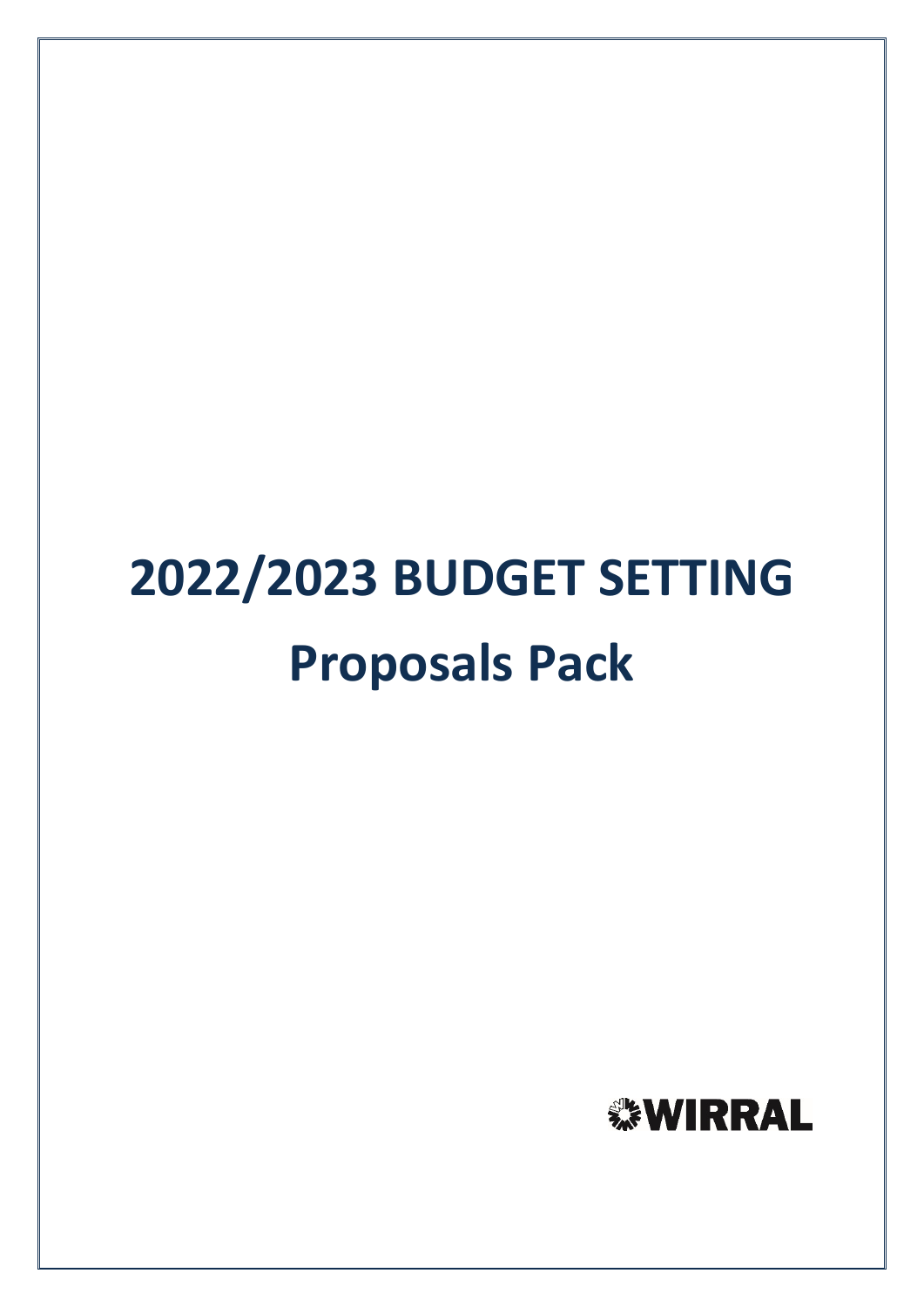# **Children's Services**

Wirral's Children's Services are focussed on breaking the cycle of poor outcomes and encouraging and enabling families to bring up children in safe, happy, and secure environments. Its functions include:

- Assessment and Intervention
- Children's Business Support
- Early Childhood Services
- Education and Lifelong Learning
- Fostering, Adoption and Placement Commissioning
- Integrated Front Door
- Modernisation
- Multi Agency Safeguarding Hub
- Performance Improvement
- Permanence
- Safeguarding QA and Practice Improvement
- SEND and Inclusion
- Schools Improvement
- Youth Service

**PROPOSAL:** Reduction of Historic Teachers Pensions Costs

**More about this option:** The council is responsible for the costs of additional benefits awarded to teachers upon early retirement outside of the terms of the Teachers' Pension Scheme. This is a legacy financial commitment where the cost is reducing over time and can be achieved through a simple budget reduction. **Saving: £200k**

**PROPOSAL:** Alternative Accommodation Provision for Children Looked After

**More about this option:** In order to reduce costs associated with external accommodation providers, the council plans to partner with a Community Interest Company to open four children's homes for up to 16 young people over the next 2 years.

Provision will include short-breaks, therapeutic provision for children and young people with learning disability/autism and mental health difficulties and expanding in-house provision at Willowtree for young people with disabilities. A registered housing provider will also be commissioned to offer care leaver accommodation.

**Saving: £1m**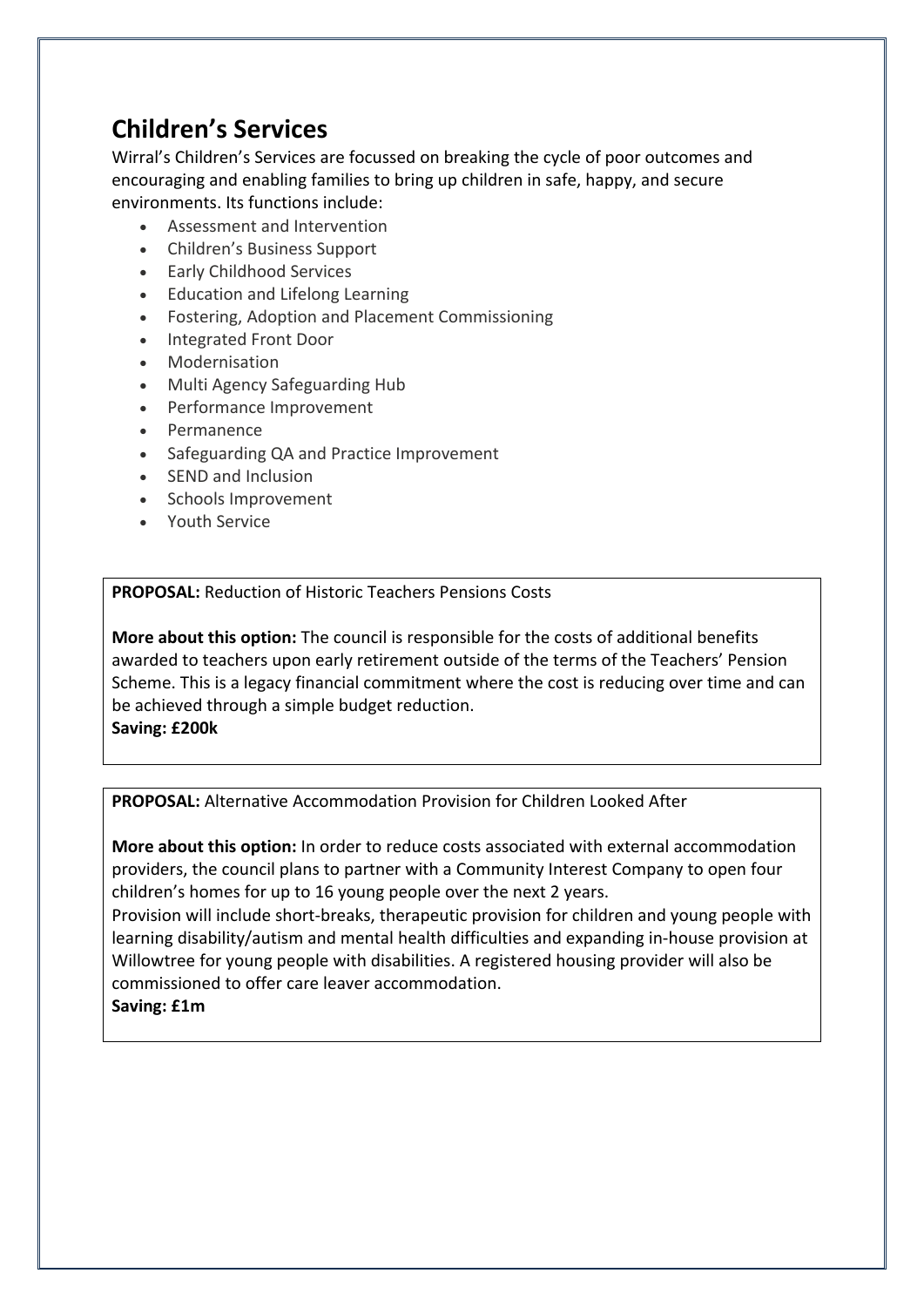#### **PROPOSAL:** Utilisation of Demand Reserve

**More about this option:** This proposal is focused on service demand. A long-term saving will involve an alternative delivery model based on the Department for Education's Family Safeguarding model. In the meantime, COVID funding will deliver the savings until the permanent model is in place.

**Saving: £467k**

**PROPOSAL:** Children's Services redesign and posts deletion/closure

**More about this option:** This proposal will look to achieve efficiencies within the Directorate through removal of vacant posts, redeployment, and service realignment. **Saving**: **£294k**

**PROPOSAL:** Reduction in Adoption Orders.

**More about this option:** Wirral had a disproportionally high number of adoption orders in 2017/18 and 2018/19. This has impacted on the budget which funds the service via the Regional Adoption Agency. The funding formula for the regional adoption agency is currently based on the average number of adoption orders for the previous four years. As these adoption order numbers pass out of the formula calculation over the next two years, Wirral's contribution to the regional adoption agency will reduce. **Saving: 2022/23: £50k 2023/24: £150k**

**PROPOSAL:** Reduction in the Number of Looked After Children

**More about this option:** In recent years, the overall children looked after (CLA) numbers in Wirral were higher than statistical neighbours. The numbers coming into care presently are more in line with neighbours. The cohort of children who joined during the earlier period are likely to remain in care until age 18, but as these pre-2019 children reach 18 we anticipate our CLA spending will reduce annually.

**Saving: £564k (22/23)**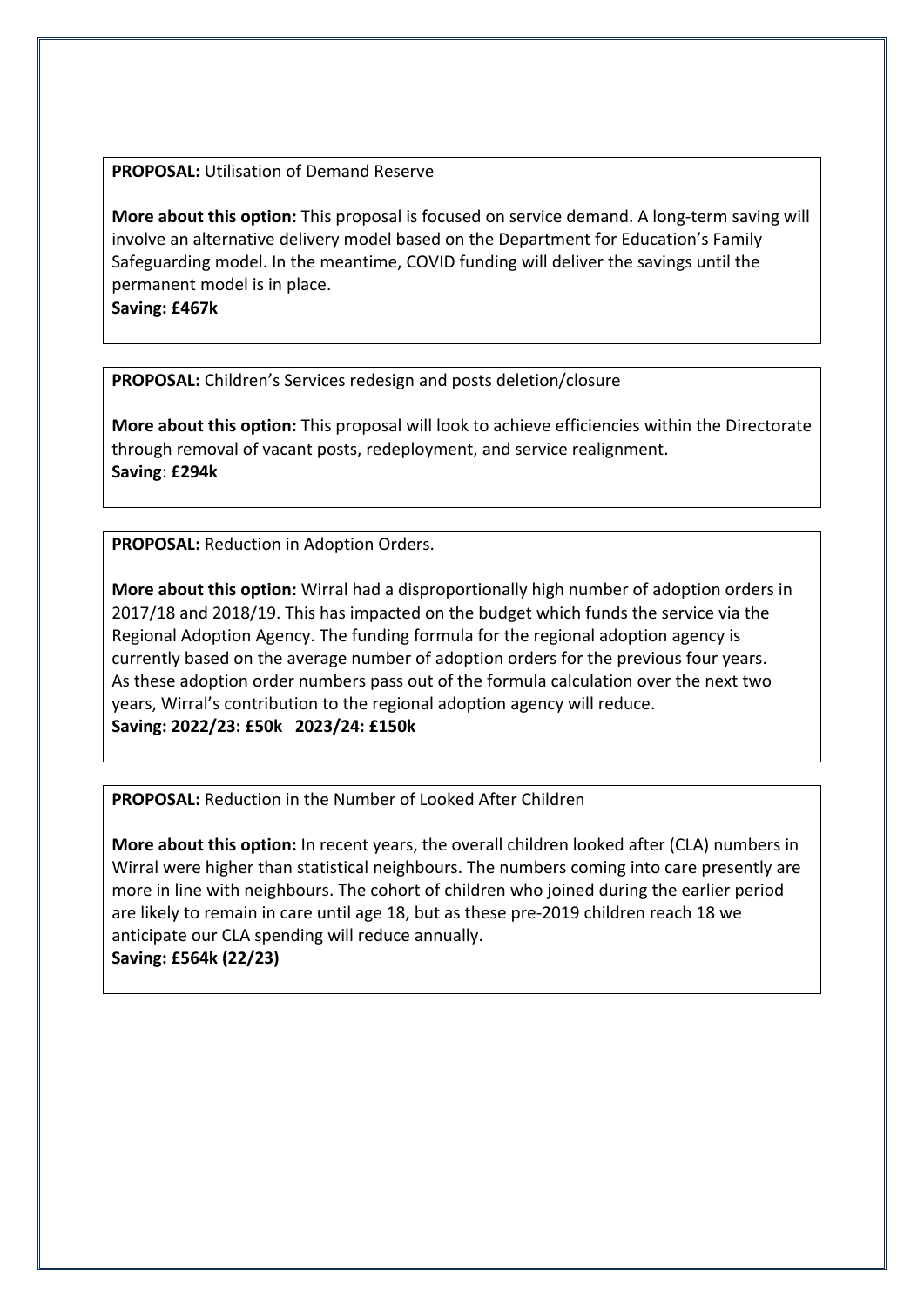**PROPOSAL:** Review of Youth Offending Service

**More about this option:** This proposal includes the removal of a post from the Youth Offending Service structure which is no longer required.

Wirral's Youth Justice Service produces an Annual Strategic Plan which is approved by the Youth Justice Management Board and Council. The plan sets out the priorities and action for future delivery. It is anticipated that the service can continue to meet its statutory responsibilities and prevention approach without the additional post. **Saving: £25k**

**PROPOSAL:** Special Educational Needs (SEND) Transport Review

**More about this option:** This option will include a service redesign which will look to reduce costs in home to school transport for children with SEND. The review will include changes to timings and routes, multiple drop offs, vehicle sharing and eligibility post 16. **Saving: £150k**

**PROPOSAL:** Increase Funding for Placements from Health Clinical Commissioning Group and SEND

**More about this option:** Social Care currently contributes the majority of funding (90%) towards residential placements whilst education contribute 4.45% and health 5.27% (as of April 2021). This proposal is seeking a more equal distribution of funding which will help secure this saving.

**Saving: £200k**

**PROPOSAL:** Redesign of Youth Offer

**More about this option:** This proposal will seek to achieve savings through a review of current budgets and resource. It will include withdrawal of £150k from the Hive (in addition to the £200k withdrawn last year 2020/21), the removal of £108k from the Youth Service budget and deletion of one post from the Youth Service.

In 22/23 the Hive will continue to receive a £100k contribution from local developers. **Saving: £200k**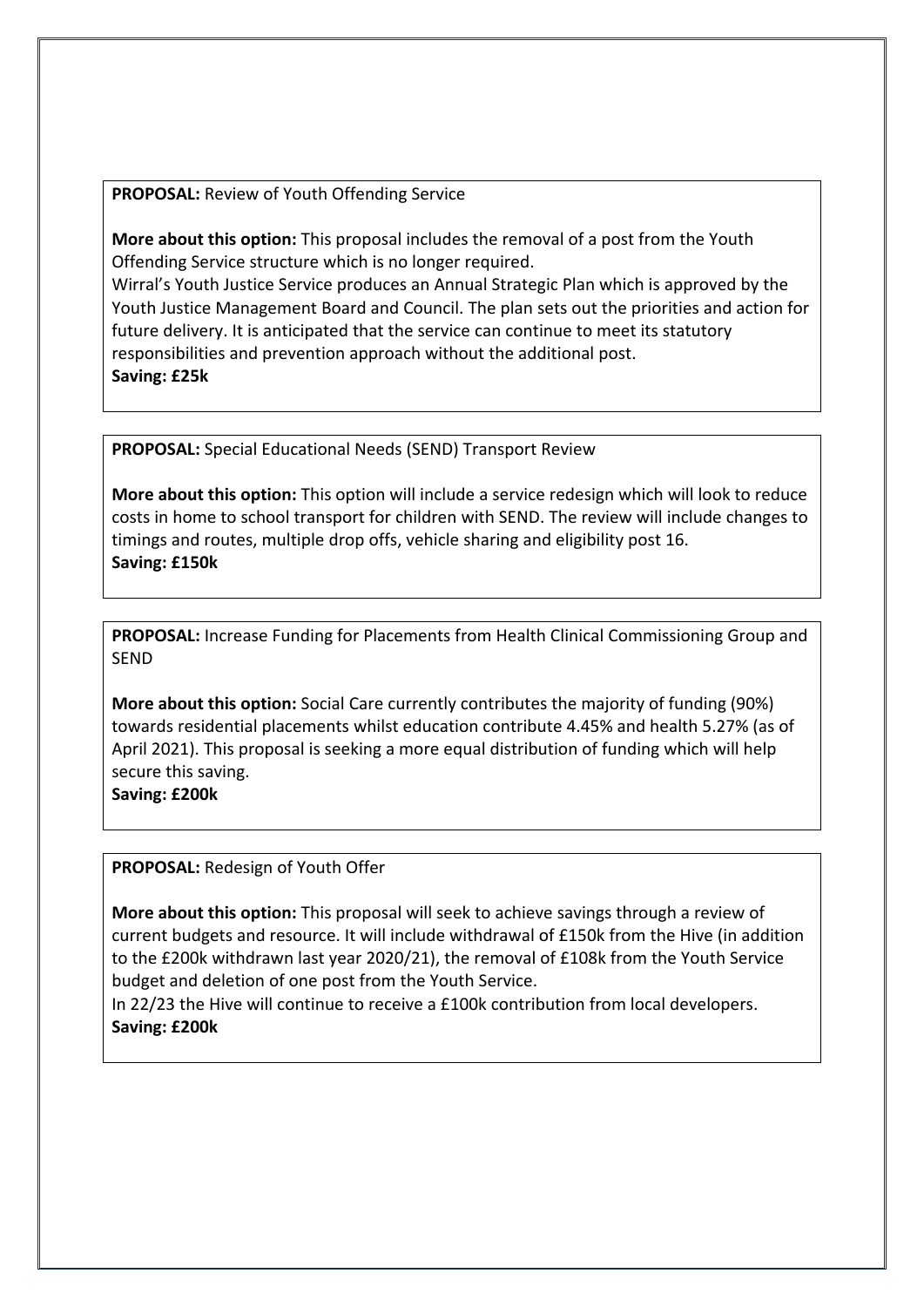## **Regeneration**

This Directorate is leading Wirral Council on its hugely ambitious regeneration of the borough, and plays a significant role in promoting housing supply, providing wider placebased regeneration and local growth, and supporting cohesive communities. Its functions include:

- Assets and Facilities Management
- Culture strategy and Visitor Economy
- Development Management and Building Control
- Housing, Supported housing and homelessness services
- Major Planning and projects including Wirral Growth Company
- Inward investment
- Regeneration
- Strategic Transport

**PROPOSAL:** Capitalisation of Regeneration Staff Salaries

**More about this option:** Capitalisation of salaries will ensure the delivery of the council's regeneration and economic growth programme, which is recognised as a once in a generation opportunity to address decline in Birkenhead and other areas across Wirral. **Saving: £1.4m**

**PROPOSAL:** Cease Financial Contributions for the Provision of Community Alarms and Response Calls

**More about this option:** It is proposed the council will cease the grant funding contribution to current eligible customers for the community alarm/response services charges. Notice will be given to the providers of this funding being withdrawn in line with current funding regime and agreement notice period. Registered providers will then each undertake their own review of the service provided to see how this would be managed with their residents. **Saving: £200k (22-23) £100k (23/24)**

**PROPOSAL:** Reconfiguration of Commissioned Homeless Accommodation

**More about this option:** The homeless accommodation scheme in its current configuration is not fully meeting the demands being seen coming through the council's housing options system. In partnership with service providers, we will look to reconfigure the service, adjusting parameters, including age restrictions, in order to meet demand and cater for wider client groups. Changes would result in the service having the ability to apply for intensive housing management eligible costs, thereby releasing the expenditure the council currently provides as part of a commissioned service.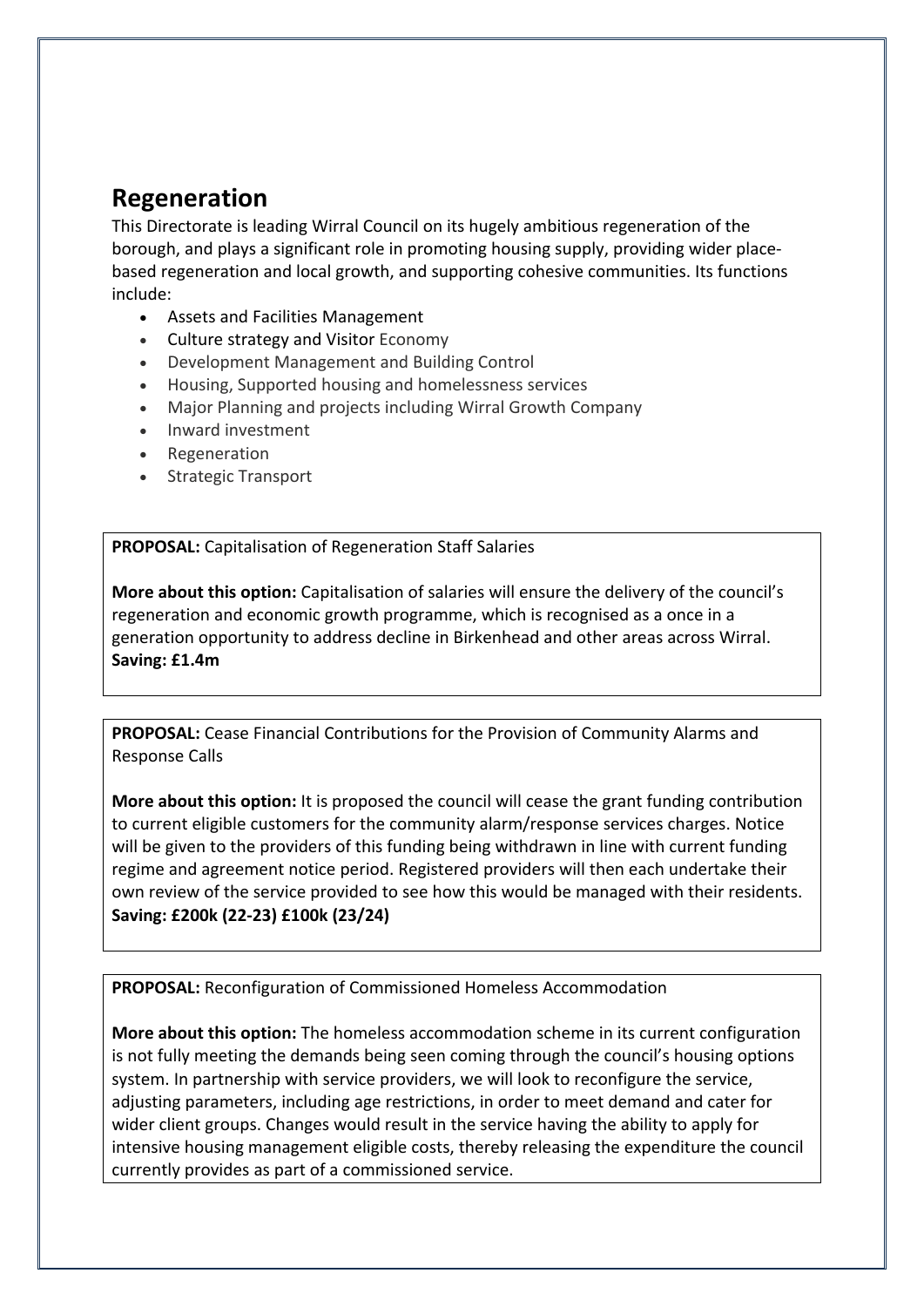**Saving: £115k (22/23) £37k (23/24)**

**PROPOSAL:** The Closure of Nine Public Conveniences

**More about this option:** Due to increasing maintenance costs, this proposal will see the closure of public conveniences, located mainly in coastal areas, with sites including Harrison Drive, New Brighton; Moreton Common; Moreton Cross; West Kirby Marine Lake; West Kirby Concourse (outside); Parade Gardens, Hoylake; Meols Parade; New Ferry and Thornton Hough.

**Saving: £143k**

**PROPOSAL:** Corporate Buildings – Holding Costs

**More about this option:** Following changes in working arrangements due to the Covid pandemic, a number of council owned buildings are currently not in use, and it is proposed that a further review of them is undertaken, with savings anticipated from reduced utility costs, cleaning, materials etc. **Saving: £50k**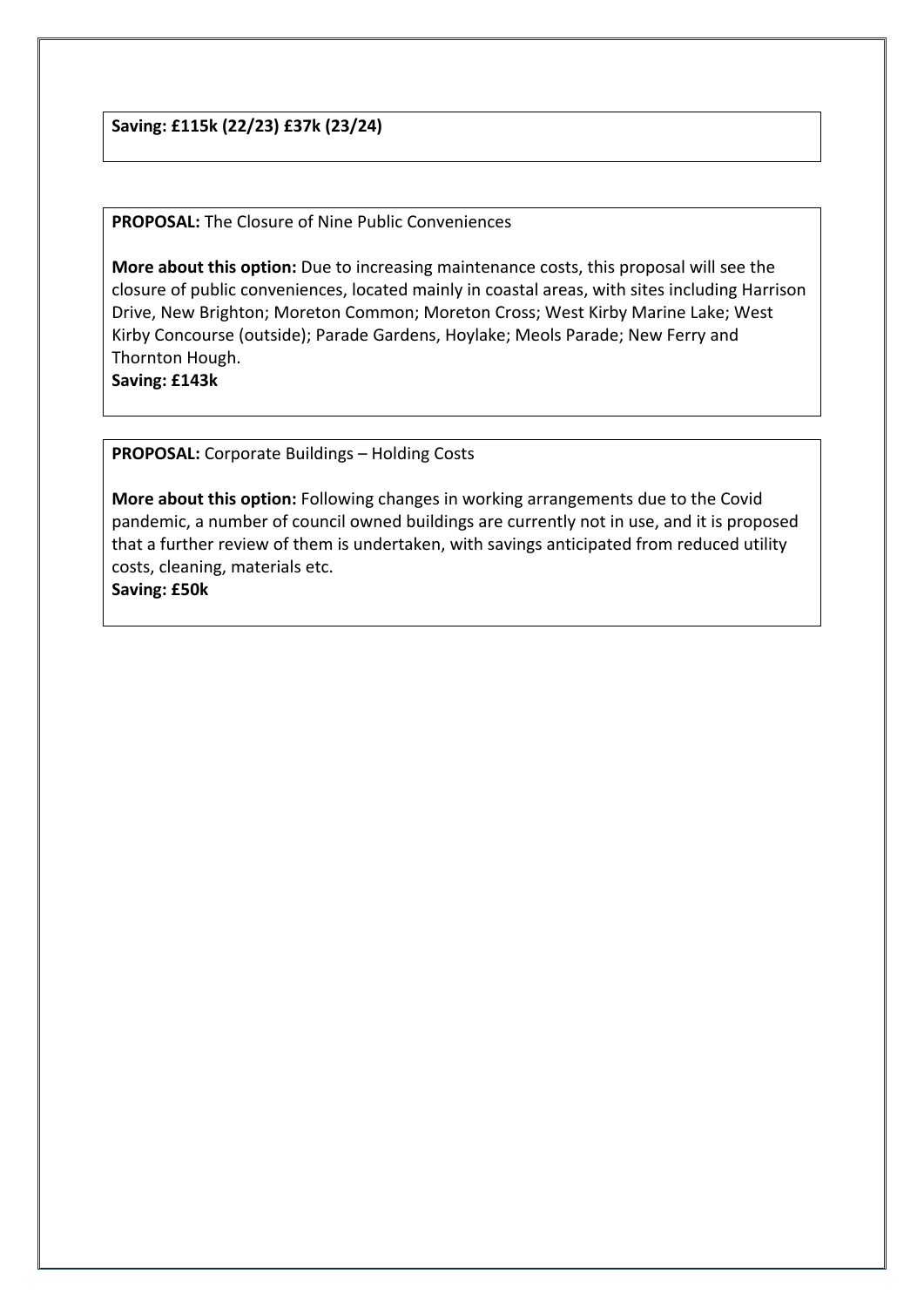## **Law and Governance**

The core business of this department is to provide corporate and operational legal advice, assistance and support to the authority and its members, as well as responsibility for the coordination and efficient management of the decision-making processes of the Council. Its functions include:

- Civic Services
- Committee Services
- Coroners
- Electoral
- Legal Services
- Licensing
- Registrars
- Scrutiny

### **PROPOSAL:** Removal of Individual Member Budgets

**More about this option:** In order to set a balanced budget for the 2021/22 budget year, the council had agreed to limit the budget to £1,000 per member with a view to the budget being reintroduced for 2022/23. However, given the current budget savings requirement that the council must meet to set a balanced budget, it is proposed that this budget now be removed altogether.

**Saving: £250k**

#### **PROPOSAL:** Reduction in the Number of Committees

**More about this option:** The current re-design of the council's committee structure will be accompanied by a re-design of the staffing requirement to support the number of meetings, members, and officers in the decision-making process. **Saving: £150k**

**PROPOSAL:** Capitalise Salaries

**More about this option:** This proposal will include a change to re-direct qualifying legal services salaries away from the council's central budget to specific capital projects, which will enable a saving on net revenue costs.

This type of expenditure is not considered to be a council overhead but a direct cost necessary to achieve a project or programme of projects.

**Saving: £200k**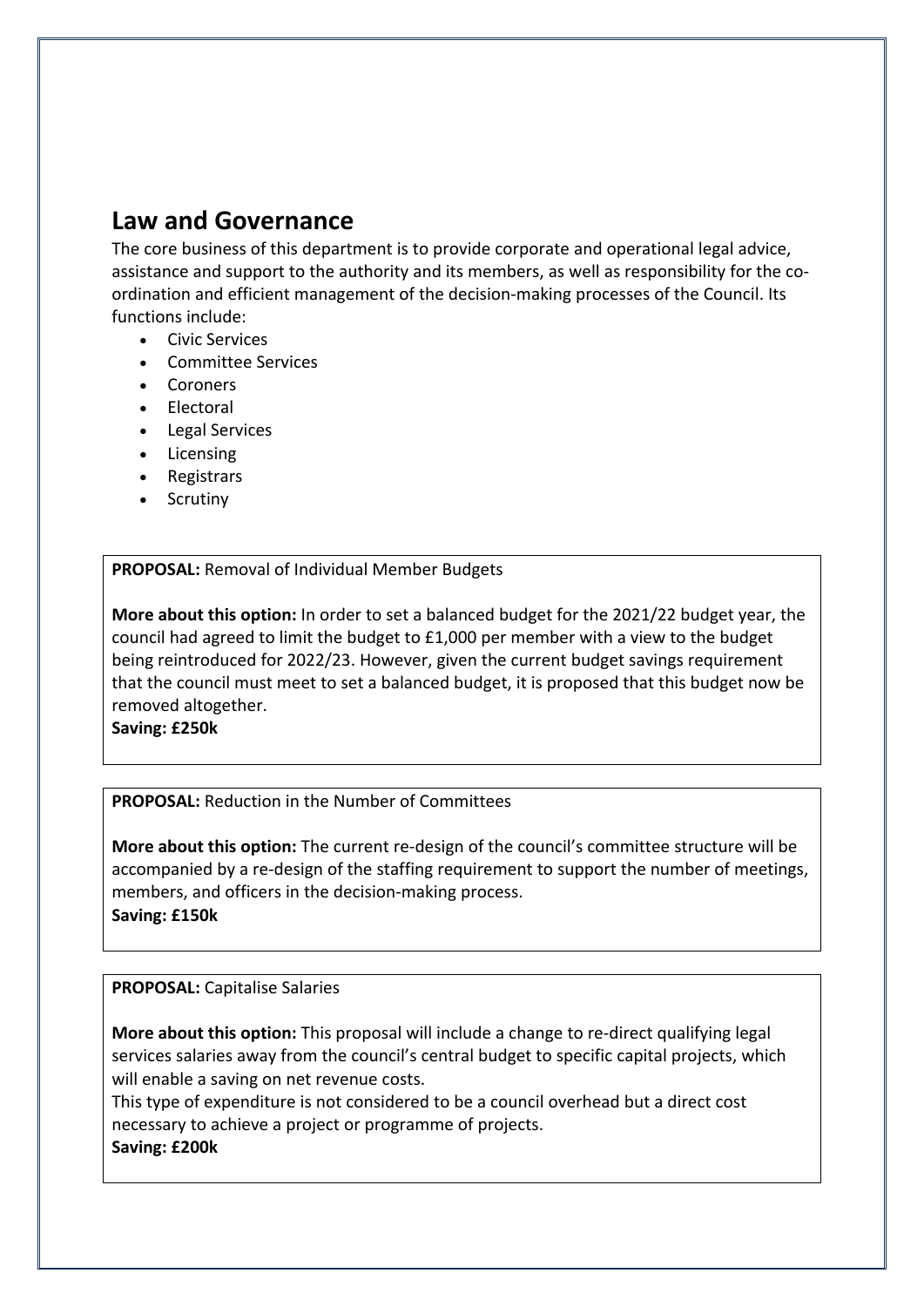**PROPOSAL:** Whole Council Elections

**More about this option:** the council is currently undertaking a statutory consultation on changing the electoral cycle to whole council elections as of 2023. Over a 4-year period, the cost of running Local Authority elections is £1,024,200. The costs of running whole council elections, with the provision of funding for the event of by-elections, would be £520,000 over the same 4-year period **Saving: £125k**

**Corporate Office**

The role of the Corporate Office is to ensure that Wirral Council is a high-performing, wellmanaged, strategic organisation. The office stands as a key interface between the Chief executive, Senior Leadership Team, Leader of the Council, Members and Key Stakeholders. Its functions include:

- Business Support
- Communications
- Customer Feedback and Members Enquires
- Quality and Organisational Effectiveness
- Strategy, Policy and Partnerships

#### **PROPOSAL:** Service Re-design

**More about this option:** The Corporate Office will be redesigned to include the centralisation of corporate resources and more integrated and flexible teams. This work will be delivered over 18 months. The first phase of this will be achieved through the deletion of two vacancies across the Policy and Communications Teams and a reduction in the marketing budget. Phase two will be developed during 2022/23 and will align with the Change Programme service re-design schedule to explore opportunities for centralised corporate services.

**Saving: £110k**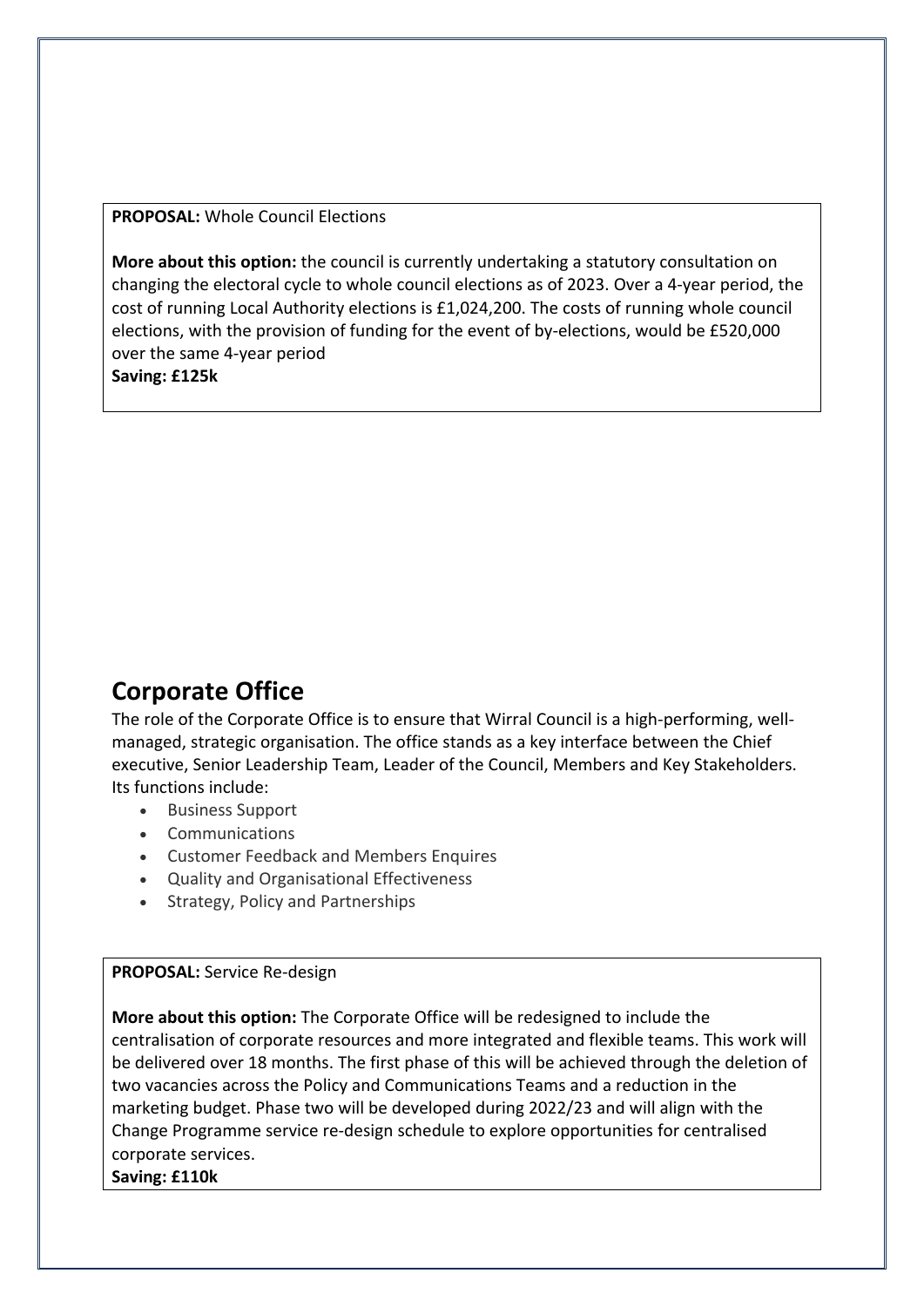## **Adult Care and Health**

The Department provides or secures the majority of care and support services through adult social care, which is part of the wider health and social care system. Its functions include:

- Care standards
- Commissioning Older People and Mental Health and Disability Services
- Public Health
- Strategic Commissioning
- Wirral Intelligence Service

**PROPOSAL:** Demand mitigation – Technology and Care Package Review

**More about this option:** This proposal is an increased efficiency requirement for 2022/23 against the community care budget based on a range of case reviews, demand management approaches and care provider market shaping. **Saving: £3.89m**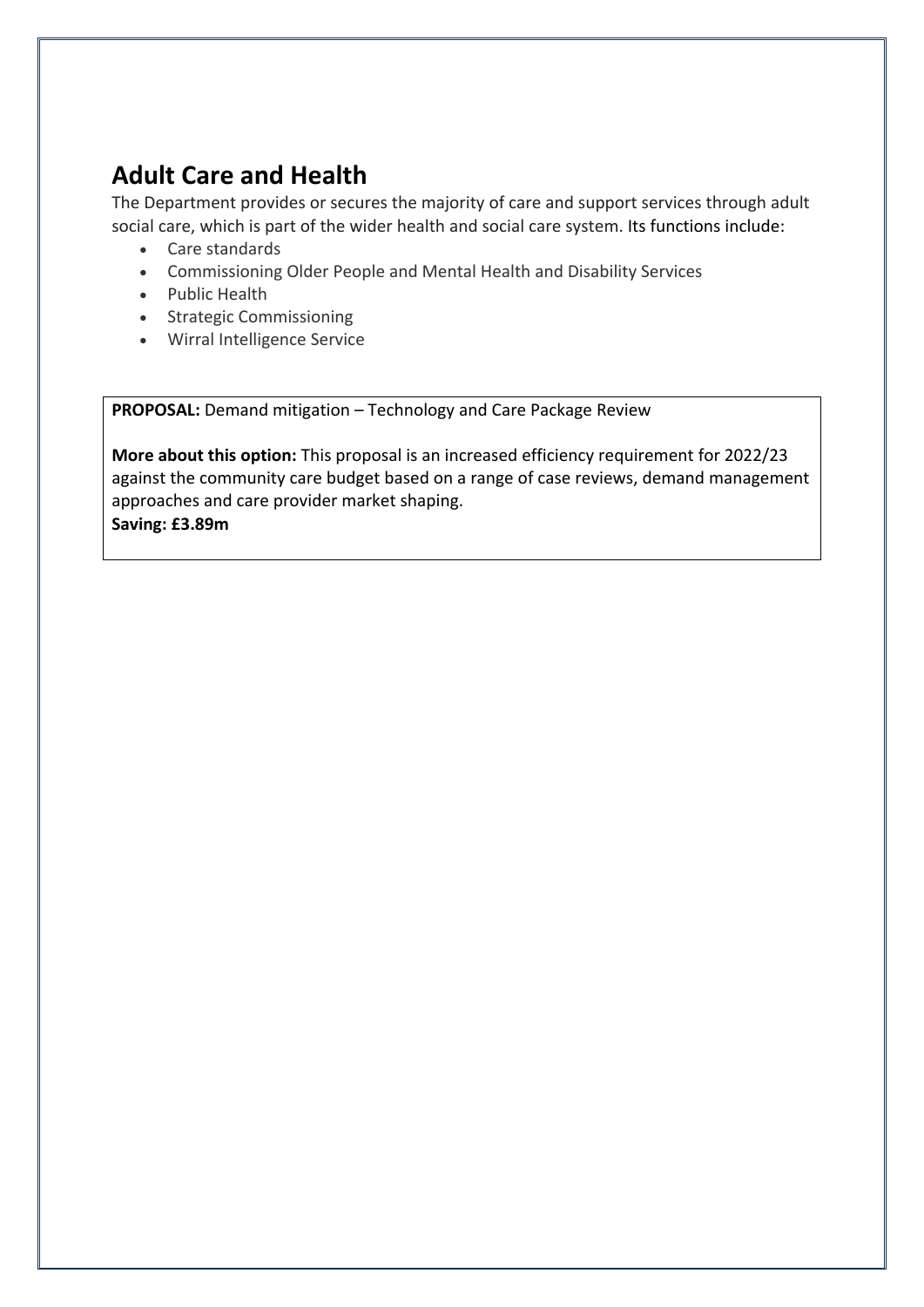## **Resources**

The Resources department includes all the professional services needed for the efficient running and sound financial management of Wirral Council. Its functions include:

- Debt recovery and income
- Finance and Investment
- Health and Safety
- **•** Human Resources
- ICT Strategy and Delivery
- Merseyside Pension Fund
- Organisational change
- Organisational Development and Design
- Procurement and Commercial Management
- Programme Office
- Revenues and Benefits and Council Tax

**PROPOSAL:** One Stop Shop Establishment Review

**More about this option:** The One Stop Shop (OSS) Network has reduced in line with a reduction in visitors to OSS outlets. Savings are achieved by the removal of vacant posts which are no longer required.

**Saving: £99k**

## **PROPOSAL:** Review of Treasury Activity

**More about this option:** Debt management and investment opportunities cover a wide range of activities undertaken within Treasury Activity.

This proposal will look at investment opportunities, including social and green investment aims. Additionally, there is also potential for new revenue streams from alternative investments. Both will be balanced against risk and current income targets. **Saving: £500k**

**PROPOSAL:** Revenues & Benefits Review and Restructure

**More about this option:** This proposal includes a full review to examine every aspect of the service and its processes, looking to streamline as much as possible and removing wasteful/bureaucratic tasks from the service. This process includes the expansion and introduction of new automated processes.

The savings will be realised by a mixture of removing vacant posts from the existing structure which can be released from the review, together with streamlining management structures and a limited offer of early voluntary retirement. **Saving: £750k**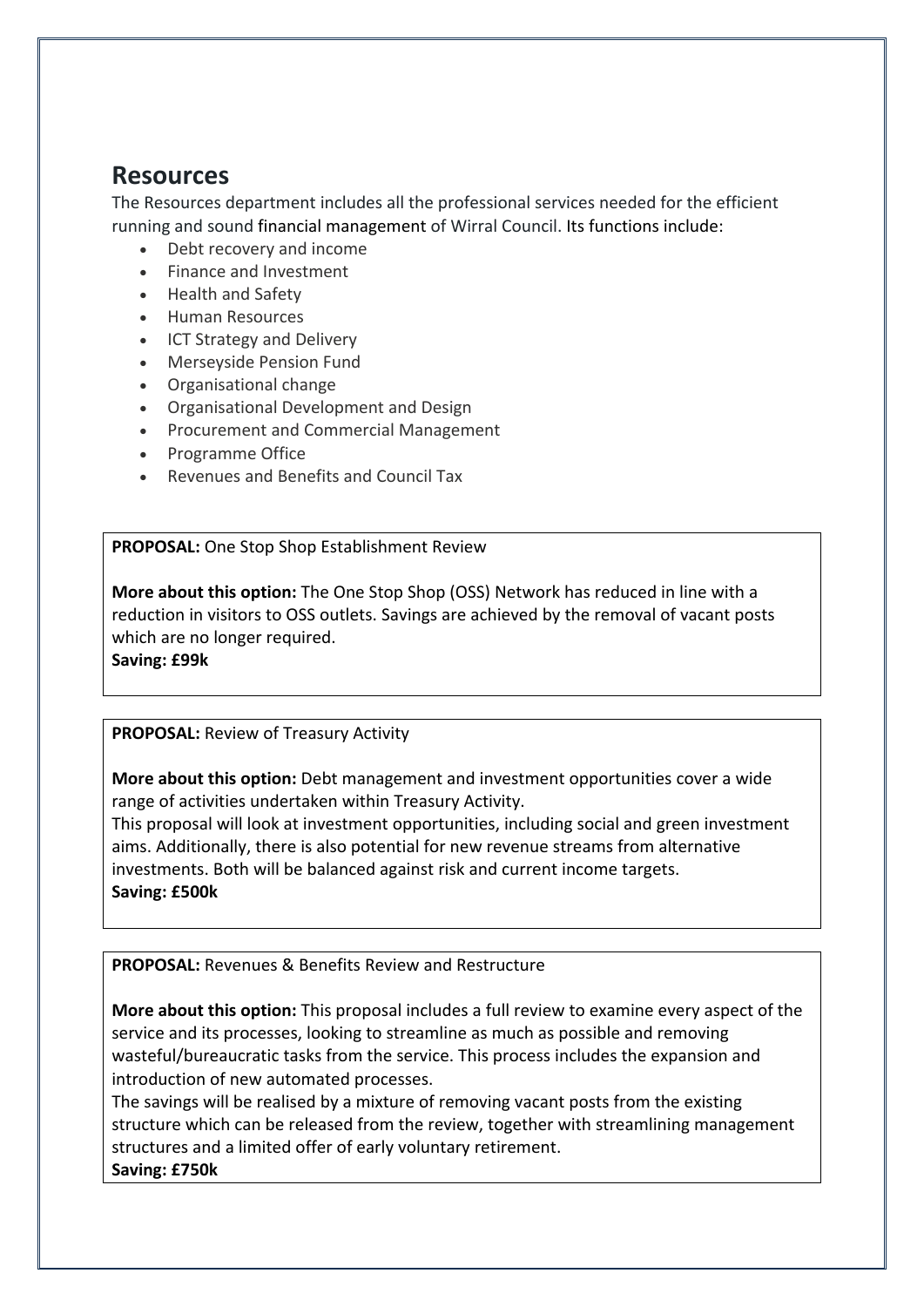**PROPOSAL:** Reduction of Strategic Change Revenue Budget

**More about this option:** Partial funding of business change can be supported through flexible use of capital receipts for transformation, and this can therefore release revenue budget whilst enabling the service to deliver major business change to the council. **Saving: £650k**

**PROPOSAL:** Restructure of Procurement and Commercial Teams

**More about this option:** Following an in-year staffing restructure that saw a central team of commercial officers restructured, this proposal seeks to remove the remaining budget for the team. Additional roles supporting income generation are in place within the relevant Directorates.

**Saving: £230k**

**PROPOSAL:** Review of Finance Team Structure

**More about this option:** This saving proposal, of reducing resources within the Finance function, is presented in recognition of the changes being put forward elsewhere in the council that will impact on the support services required. **Saving: £50k**

**PROPOSAL:** Cease Business Rates Contribution

**More about this option:** It is proposed that the annual contribution to reserves to guard against successful appeals of business rates is halted. **Saving: £696k**

**PROPOSAL:** Modernisation of Information and Communications Technology (ICT) Service

**More about this option:** In order to improve the councils digital offer, Microsoft are being engaged to support a Digital Transformation programme. As part of this programme the ICT services will be modernised which will see processes digitalised and automated. This will enable savings to be made across ICT. **Saving: £50k**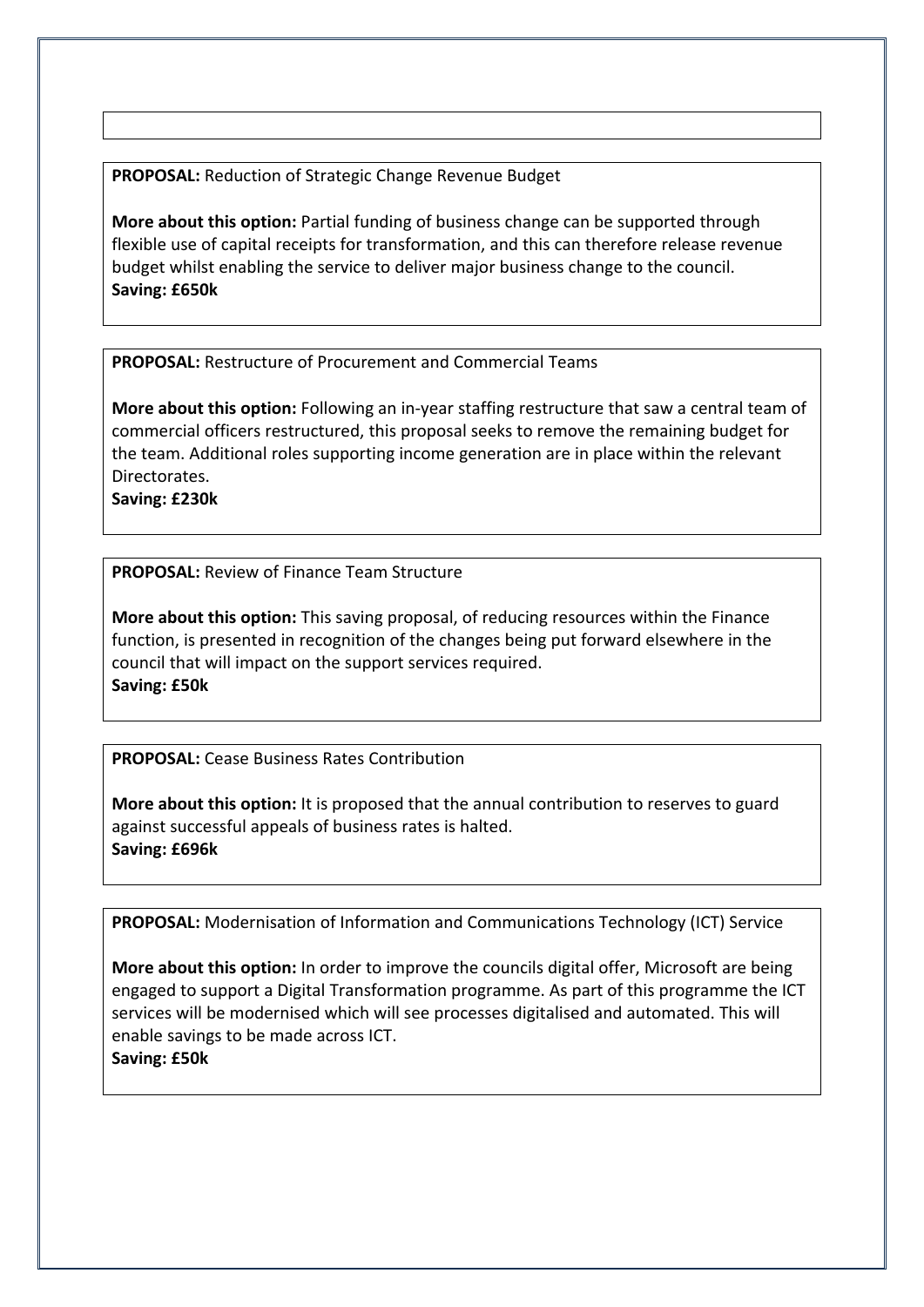**PROPOSAL:** Review of Business Support Unit

**More about this option:** With the move to working from home, less stationery is being purchased and there is less of a requirement to provide courier services. Savings will therefore be made within the Business Support Unit in lines with these changes in working patterns.

**Saving: £20k**

**PROPOSAL:** Review of Internal Audit – Income and Efficiencies

**More about this option:** In addition to staff efficiencies the department will increase the selling of services to third parties, which will include new customers that have already been secured.

**Saving: £80k**

**PROPOSAL:** Reduction of Learning & Development Budget

**More about this option:** This one-year temporary saving can be made as a result of the introduction of a new Learning Experience Platform, reduction in face-to-face delivery and optimising the apprenticeship levy. In addition to this the council have increased income which will be paid in 2022/23 tax year from the government apprenticeship start incentive payments which can be utilised to support learning and development. **Saving: £100k**

**PROPOSAL:** Investment Statutory Override Pressure Removal

**More about this option:** Councils had been granted a time limited special exemption on the way they account for financial investments. If this exemption was not in place, this would present a pressure for the council of an estimated £1m.

This had previously been included as a pressure as the time limit was about to expire. However, the time period has now been extended meaning that the pressure can be removed from 2022/23.

**Saving: £1m**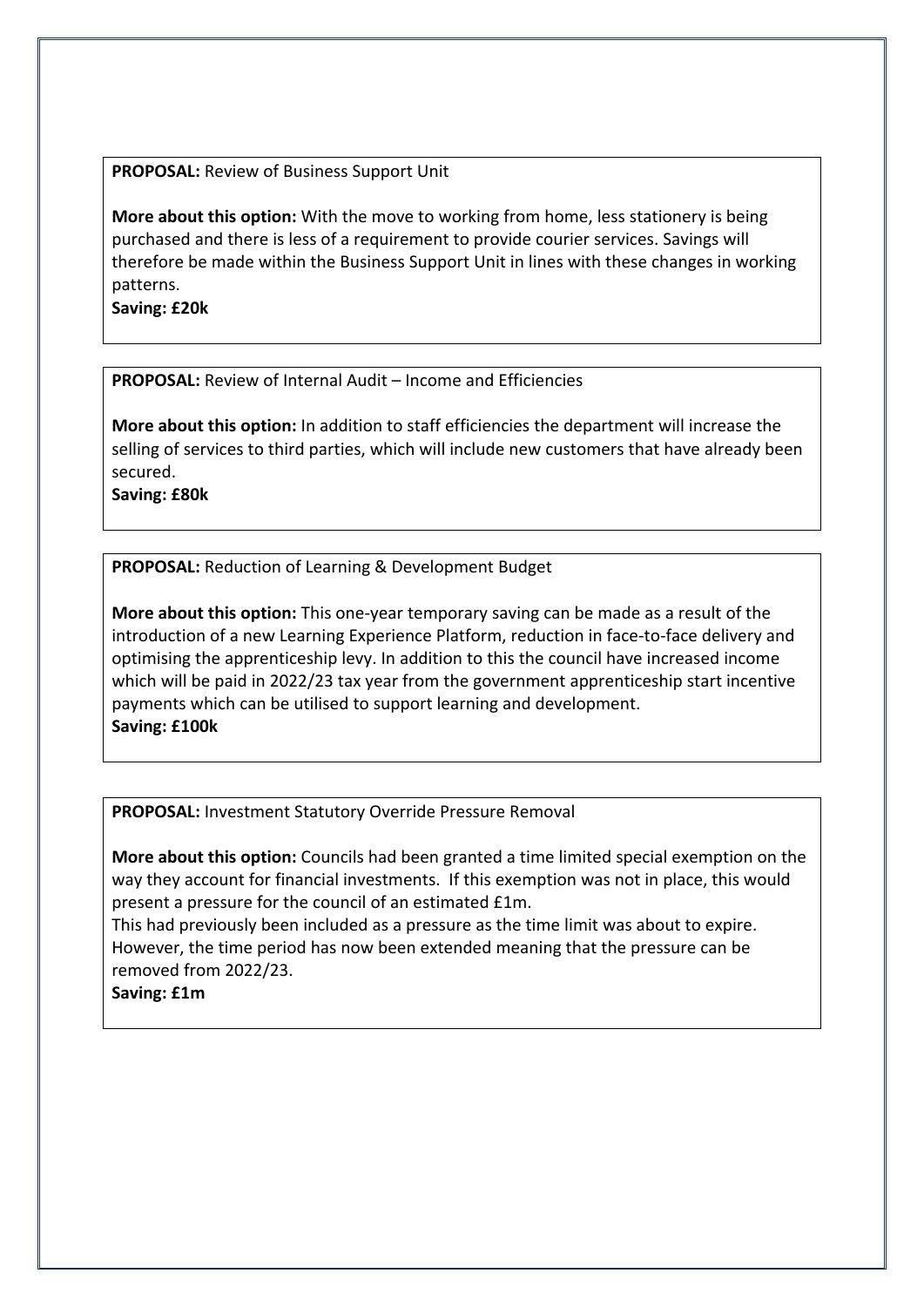# **Neighbourhoods**

The Neighbourhood's department is made up of the everyday functions that are key to the wellbeing of local areas and local people. The department includes a wide and varied range of universal, front-line services, such as:

- Assisted Travel
- Climate change
- Community Safety
- Customer Services
- Emergency Planning
- Environmental Health
- Highways Design and Maintenance
- Highways, Traffic and Road Safety
- Leisure
- Libraries
- Street Scene
- Major events
- Network Management
- One stop shops
- Parks and Countryside
- Road Safety
- Trading Standards
- Traffic Management
- Waste and Environment

**PROPOSAL:** Review of Leisure Service

**More about this option:** This proposal includes a full-service review of the council's Leisure Services Division to consider all elements delivered and focus on removal of unnecessary cost and duplication, improved commissioning, and a lean target operating model.

It is likely that there will be staffing implications as a consequence of the review, the totality of which cannot be identified at the present time. Any reduction in staffing numbers would be attempted to be achieved through EVR/VS, redeployment and/or retraining. **Saving**: **£178k**

**PROPOSAL:** Highways Operational Services - Income exploration

**More about this option:** This proposal will explore the commercial opportunities and internal promotion of the various services available through Highway Operational Services in order to create additional income generation. It will also seek to further expand other departmental work requests within the council from Assets, Education, Parks & Countryside,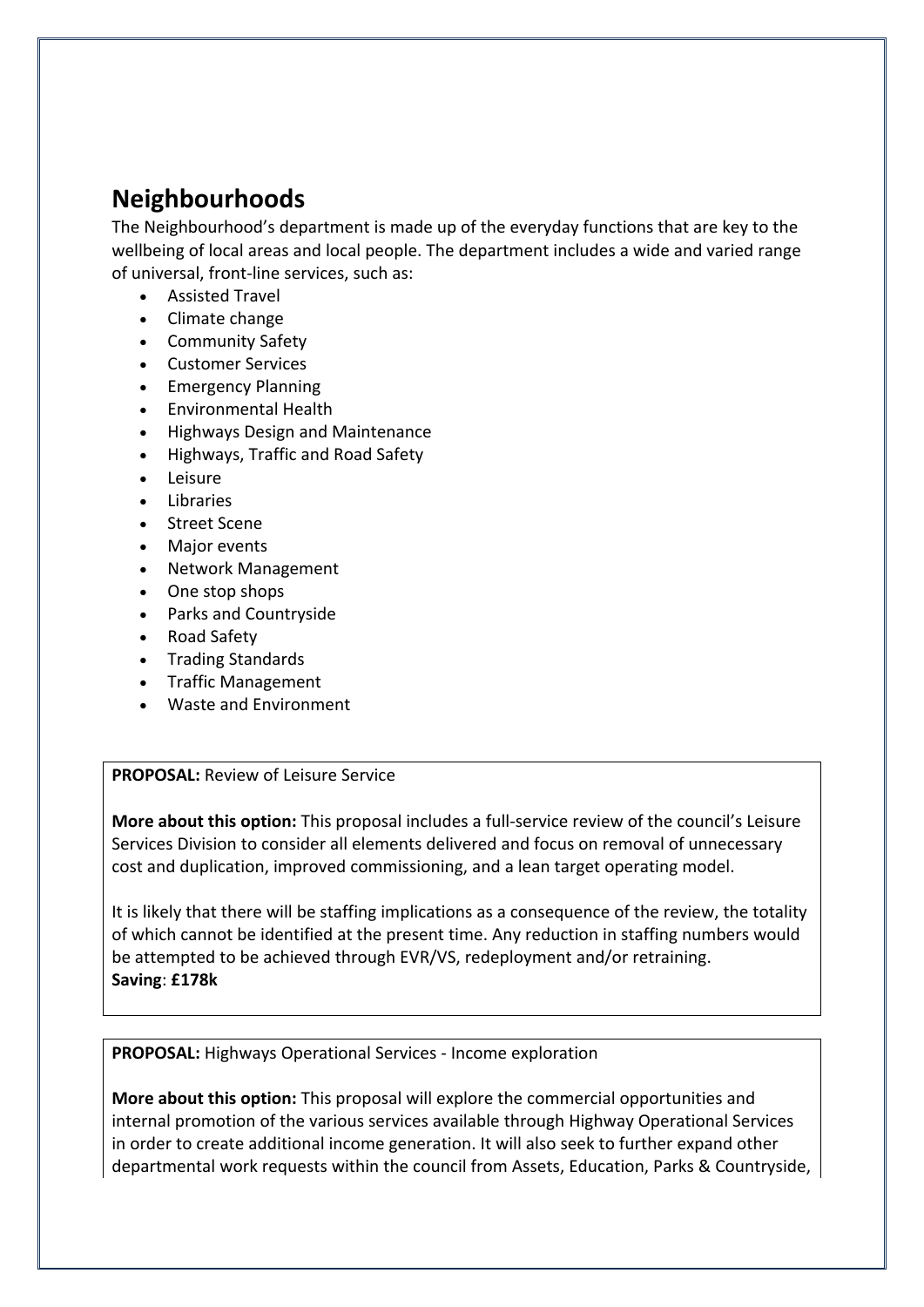and third party works currently undertaken for service partners such as NHS and Wirral Older People's Parliament. **Income**: **£30k**

#### **PROPOSAL:** Closure of Europa Fun/Leisure Pool & Enhanced Gym Offer

**More about this option:** This proposal includes the closure of the Leisure Pool ('Fun' Pool) at Europa Pools (wave machine, swimming pool features, flumes, etc). The option does not include the closure of the centre nor competition swimming pool which would continue to remain open. The service would also seek to repurpose the Leisure Pool, using the space to create a larger indoor gym offer and therefore increased income. **Saving**: **£246k Plus £20k increased income from Gym offer**

**PROPOSAL:** Increased Catering Across all Leisure Sites

**More about this option:** This saving proposal would see an increase in income generation at the Sail Loft site through maximisation of customer numbers and sales. Further income could be generated through expansion of the service at different sites across the borough. **Income**: **£60k**

**PROPOSAL:** Outdoor Water Sports Offer at West Kirby Marine Lake

**More about this option:** This budget option is an income generation scheme that would utilise the Marine Lake for new outdoor activities. These activities have become popular during the pandemic as people have sought alternatives to indoor activities whilst restrictions were in place.

Additionally, there will be more opportunities for residents to become involved in new sports activities, as well as having the potential to attract additional customers at the Sail Loft site

**Income: £15k**

**PROPOSAL:** Catering Pod at Leasowe Leisure Centre for Football Traffic

**More about this option:** This proposal will look to establish an outdoor catering offer (catering pod) at Leasowe Leisure Centre. An extension of the council's expanded in-house catering offer, the unit will primarily serve the high footfall football league traffic during the months of September – May. There is also scope to expand operation by re-locating the unit during the remaining months of the year. **Income**: **£21k**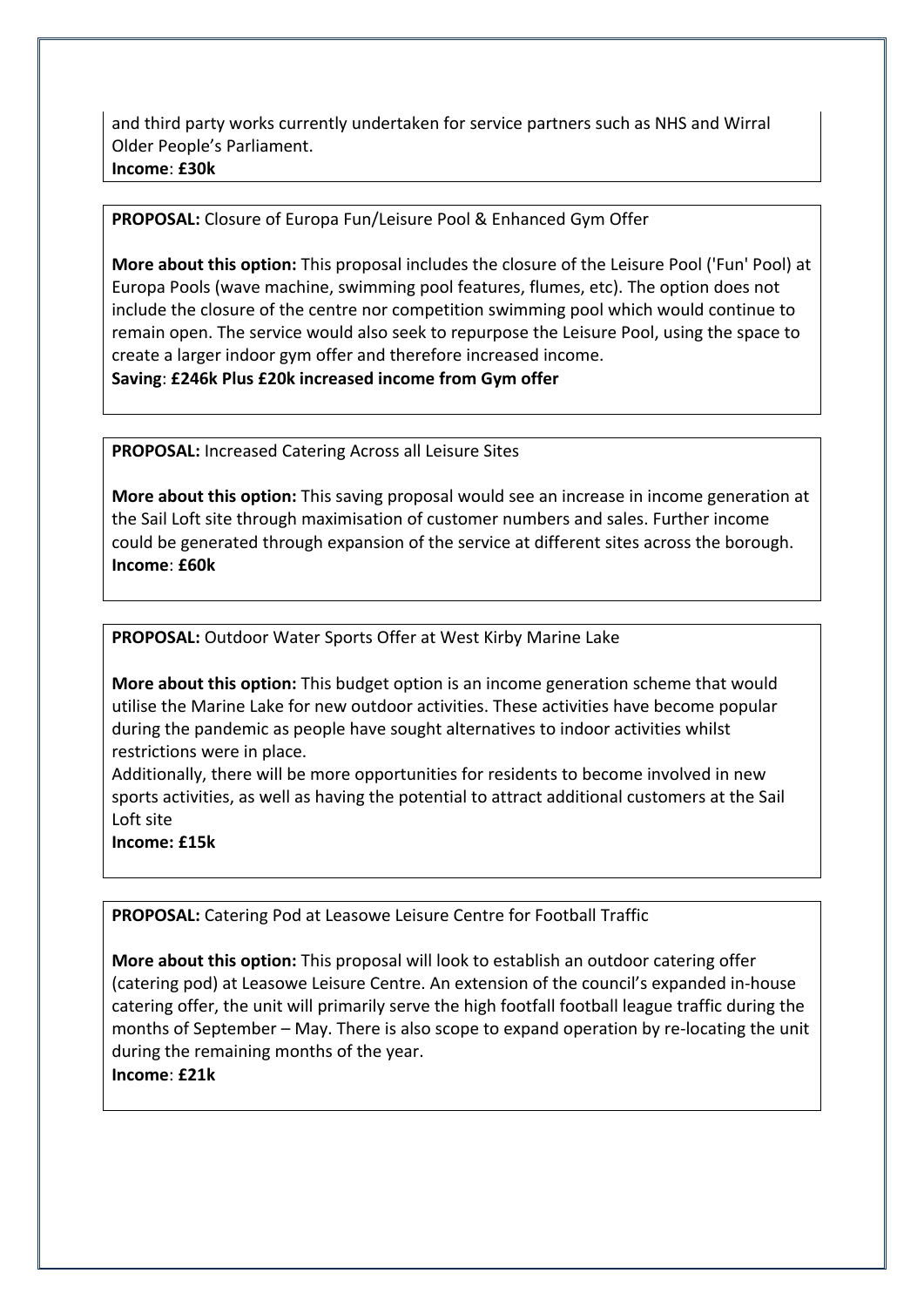**PROPOSAL:** Permanent Closure and Demolition of Woodchurch Leisure Centre

**More about this option:** This option is for the closure of Woodchurch Leisure Centre. Due to the condition of the site, its low usage levels comparable with other sites, the required level of investment and the subsidy it carries, is proposed that the centre is then demolished to make way for a growth in outdoor leisure provision. The site adjacent to the Leisure Centre will see the construction of a new 3G Artificial Grass playing pitch and accompanying pavilion during the 2022-23 financial year. **Saving: £402k**

**PROPOSAL:** Temporary Closure and Remodelling of Bidston Tennis Centre

**More about this option:** The option would see the closure of the Tennis Centre (indoors) in Bidston for a 12-month period whilst a facility upgrade takes place at the site within the core of the building. It has been identified by an independent leisure consultant that the facility mix within the building does not complement local need or local demographic. Consequently, a redesigned centre will meet the needs of the local population and provide additional income. The new development would take out 3 indoor tennis courts and replace with extensive soft play and gymnastics offer. A second new 3G Astroturf pitch would also be built within the outside grounds of the site in a funding partnership between the Football Foundation and the Council with further income potential. **Saving**: **£114k**

**PROPOSAL:** Review of Golf Offer

**More about this option:** This proposal will seek to generate savings through the closure of the two lowest income generating 18-hole golf courses, two leisure based recreational New Brighton sites and introduction of a new pricing/membership model for municipal golf. Brackenwood and Hoylake golf courses will close, along with Wallasey Beach and Kings Parade leisure sites. The two remaining golf courses will still provide a sufficient 'golf offer' to the residents of Wirral whilst substantially reducing the financial subsidy to the authority. **Saving**: **£328k**

## **PROPOSAL:** Exercise on Referral Programme

**More about this option:** Wirral's Leisure Services Team has a pool of qualified professionals who will be commissioned by health partners to provide patients with an opportunity to engage in a structured programme of physical activity or exercise by working with a qualified exercise professional to provide a positive introduction to being active. **Income**: **£100k**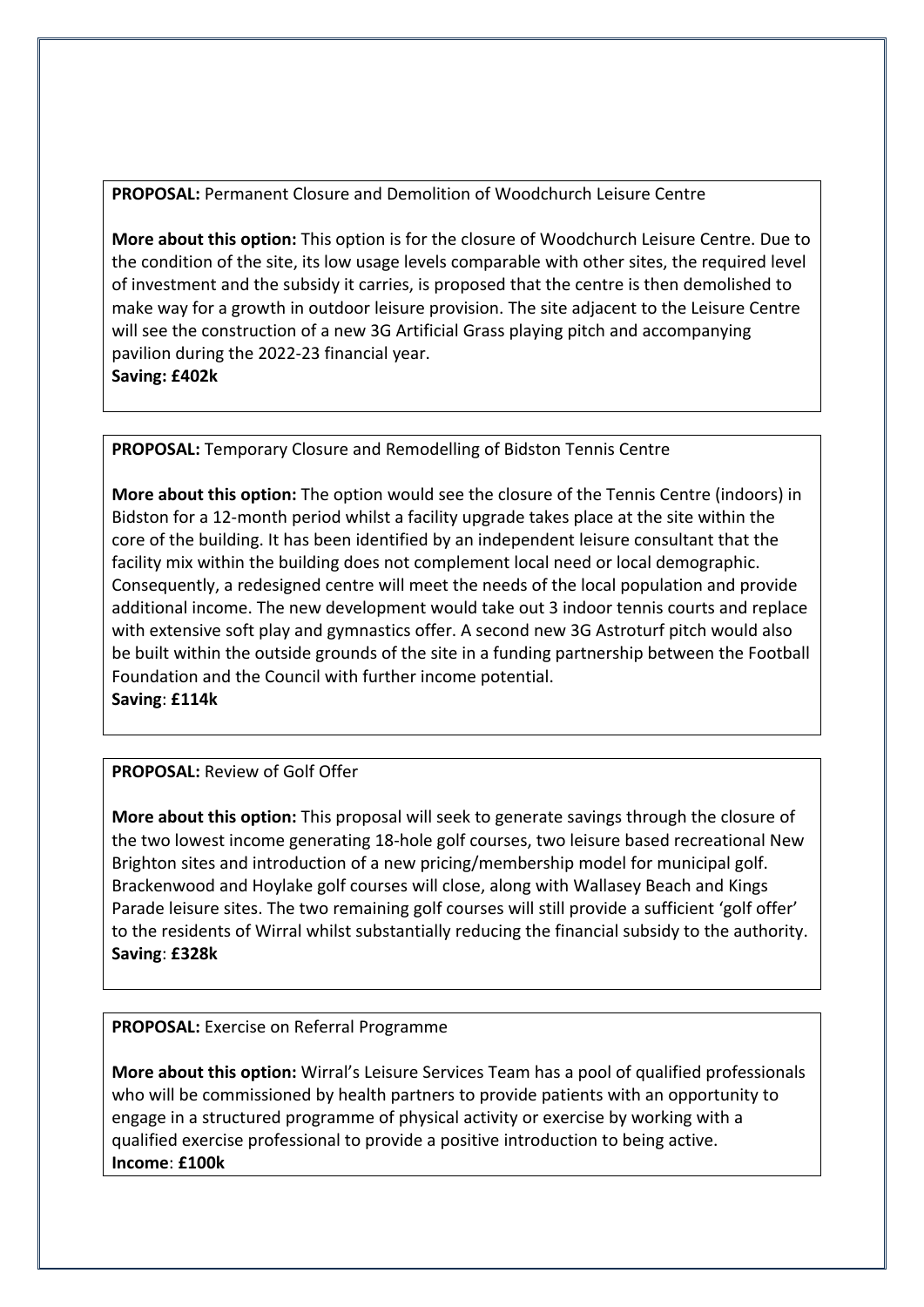**PROPOSAL:** Reprovision of the Library Service

**More about this option:** This saving is associated with the development of a new operating model in libraries which will consolidate and realign the current libraries estate and resources to provide a comprehensive and efficient service for all who wish to use it. The new operating model will retain four central libraries and four community libraries, as well as Radio Frequency Identification (RFID) only provision co-located in community assets. The home reader service will remain for residents who cannot access a traditional library, as will the council's digital library and online offer.

In addition, the service will invest in a Mobile Library with a 3000-book capacity to ensure hard to reach communities have access to a library service.

The saving will be achieved through library closures, service realignment and a staffing restructure.

Full details of the new Libraries Operating Model will be available from  $10<sup>th</sup>$  January via: <http://democracy.wirral.gov.uk/ieListDocuments.aspx?CId=956&MId=9051>

**Saving**: **£814k**

**PROPOSAL:** Floral Pavilion – New Operating Model

**More about this option:** This option would reduce the operational budget for the Floral Pavilion Theatre and Conference Centre, whilst increasing the amount of income generated by the venue. The venue does attract a subsidy however this has diminished in recent years due to improved management and this trend of working towards a leaner operating model with greater income potential is expected to continue. **Saving**: **£350k - £400k**

**PROPOSAL:** Standardisation of Residents Parking Permits

**More about this option:** This proposal will look to standardise charges for residents parking permits for existing and new residents parking schemes to cover all operational running costs including the council's set-up, maintenance, administration, and enforcement costs for existing and new schemes.

**Income: £110k**

**PROPOSAL:** Fleet Efficiencies in Transport - Going Green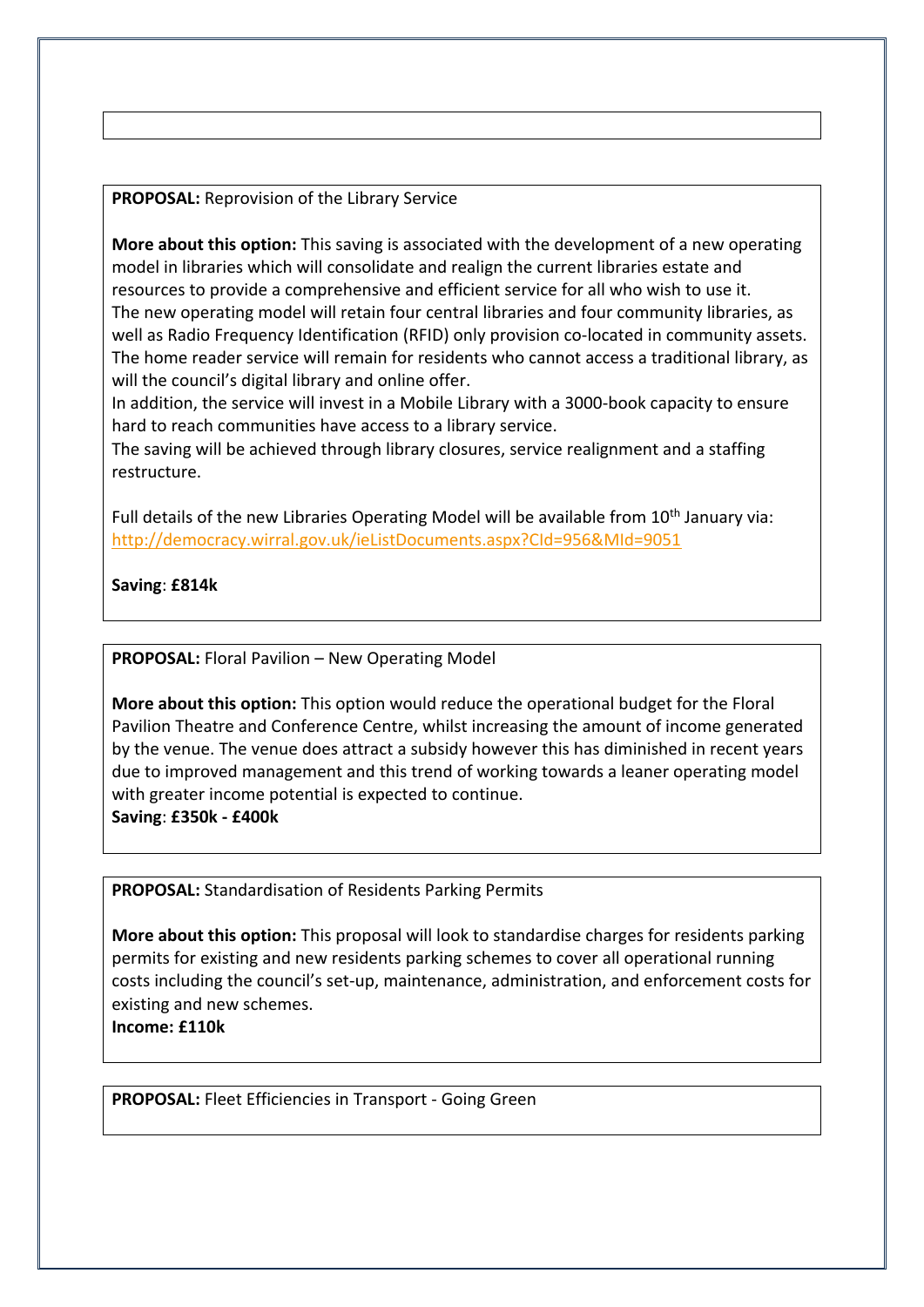**More about this option:** This budget saving option is to appoint an independent expert to undertake a no-cost 'Green Fleet Review'. This review will examine the existing fleet in terms if vehicle choice, fuel economy and recommend mileage reduction strategies. **Saving**: **£20k**

**PROPOSAL:** Capitalisation of Highways Salaries

**More about this option:** All highways and transport approved schemes for 2021/22 are funded from the Combined Authority allocation for Integrated Transport Block (ITB), which is £1.15m. It is anticipated that the new City Region Sustainable Transport Settlement allocation for Wirral over 5 years from 2022 will be between £5m and £11m. Revenue savings can be achieved by increasing capital recharges – that is staff time spent on individual schemes.

**Saving**: **£15k**

**PROPOSAL:** Highway's Maintenance Contracts

**More about this option:** This proposal will see a reduction in the highway lining and the street furniture budgets. This will include seating, guard rails, signs, and bollards. **Saving**: **£25k**

## **PROPOSAL:** Streetlighting Service Savings

**More about this option:** Due to the introduction of the new LED lanterns programme savings can be made through ceasing night-time lighting inspections. In addition, the capital investment for illuminated signage has enabled us to replace all the illuminated bollards with reflective surfaces, therefore savings can also be made within the illuminated signage budget.

**Saving**: **£50k**

**PROPOSAL:** Car Park Maintenance - 1 Year Budget Reduction

**More about this option:** This proposal will see a revenue saving from the car parks maintenance budget for 1 year only. A budget will remain for essential safety repairs to potholes etc. **Saving**: **£50k**

**PROPOSAL:** Transport Efficiencies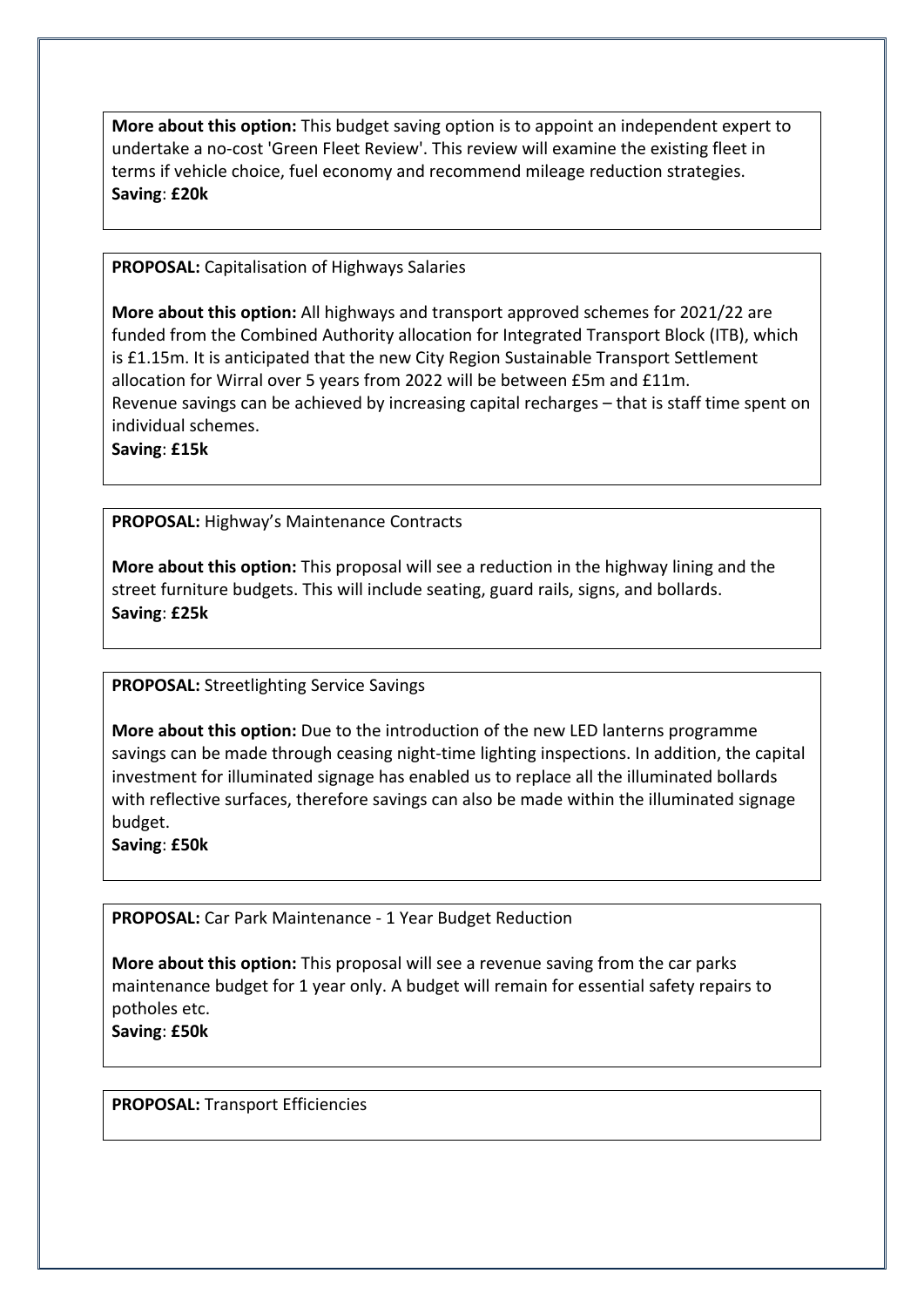**More about this option:** This proposal will include a review of the in-house fleet, such as the outsourcing of the tyre fitting supply, repair, and fitting service. A management restructure is also planned in order to realign the service and create workforce efficiencies. **Saving**: **£70k**

**PROPOSAL:** Special Educational Needs (SEN) Transport Review

**More about this option:** This proposal focuses on the outsourcing of the in-house SEN adult transport service. Savings are based on the average cost of the current external provision compared to in-house provision, plus outsourcing of tyre supply, repair, and fitting service. **Saving: £0 in 22-23 then £118k in 23-24**

**PROPOSAL:** Eco and Forest School Income

**More about this option:** The council provides a well-established and highly regarded Eco Schools programme and has been developing a Forest Schools initiative. Such provision is currently offered to schools free of charge. This proposal sets out an opportunity to implement a charge for parts of these programmes. **Income: £20k**

**PROPOSAL:** Tree Management Team Commercial Offer

**More about this option:** The primary purpose and function of the Tree Risk and Inspection Team is to inspect and manage the council's tree stock (both highways and parkland) and mitigate any risk associated. However, there is some capacity within the inspection team to conduct tree inspections and provide management advice for partnering organisations and other landowners.

**Income**: **£25k income**

**PROPOSAL:** Market Rental for Park Café

**More about this option:** This option will seek to increase the income received from rents, specifically for the rent of a café at Royden Park by a commercial operator. **Income: £10k**

**PROPOSAL:** Income Increase on Allotments

**More about this option:** This option would seek to increase the income received from allotments by increasing the annual fees charged to allotment holders.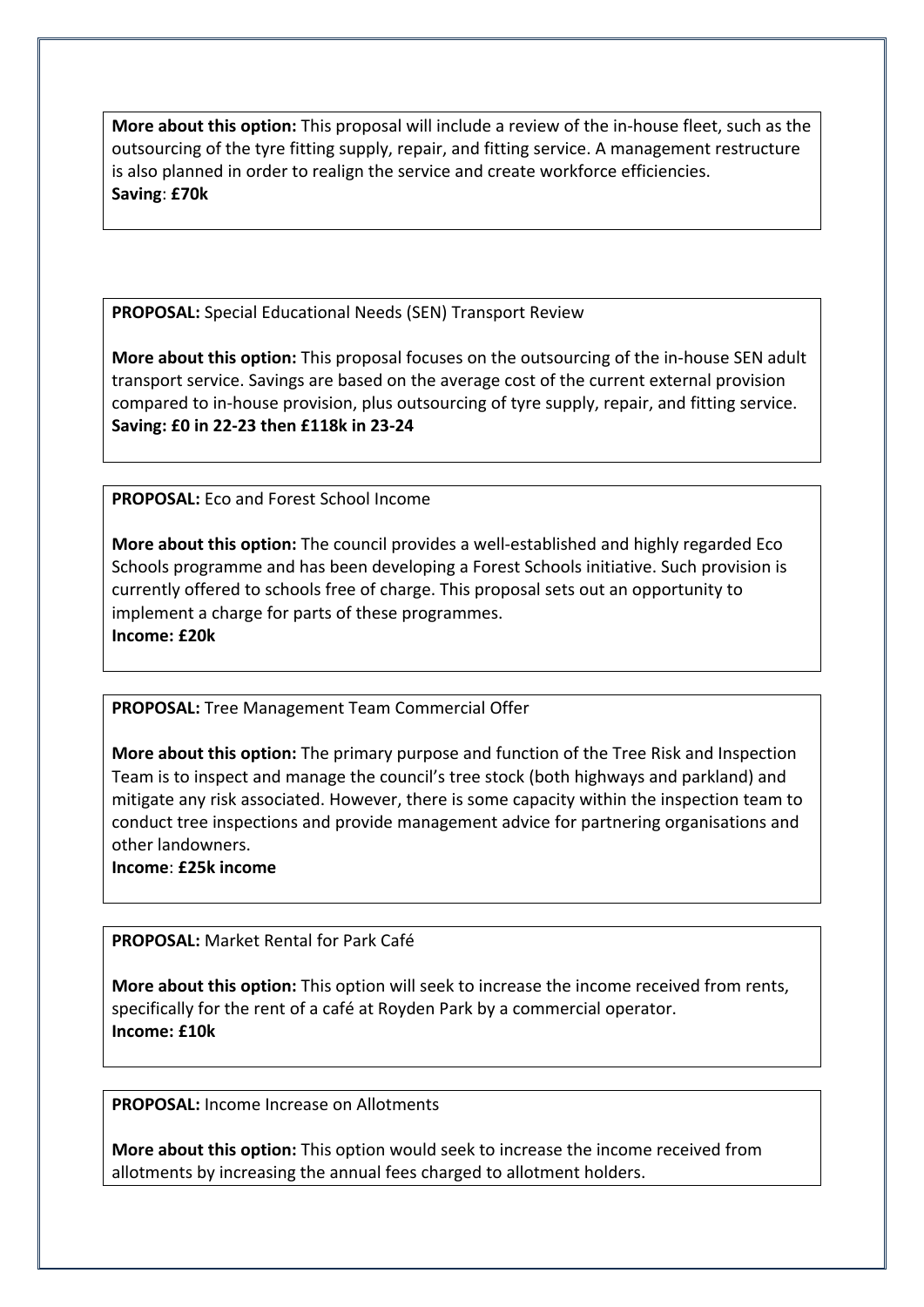**Income**: **£50k**

**PROPOSAL:** Increase in Charges for Waste and Environmental Services

**More about this option:** This proposal would see an increase in charges (income) for a range of services provided by Waste and Environmental Services (including garden waste collection service subscription, skip permits, collection of bulky items, collection of waste and recycling from schools and cost to supply a new wheelie bin), as well as freezing the litter bin budget for one year and annual contract efficiency savings. **Income: £462k**

**PROPOSAL:** Removal of Vacancies in Environmental and Waste Team

**More about this option:** This option seeks to approve a post for early voluntary retirement (EVR) from the Waste and Environmental Services Team, plus not filling of existing or new vacancies.

**Saving**: **£100k**

**PROPOSAL:** Suspension of Climate Emergency Initiatives

**More about this option:** This saving proposal would see the suspension of the budget for climate emergency action plan projects, for the period of one year. External funding will be sought to continue environmental projects where available. **Saving**: **£250k**

**PROPOSAL:** Remodelling of Street Cleansing, Plus Special Events

**More about this option:** This option would see the removal of the additional community permanent presence street cleansing service in some areas of the borough, as well as the removal of the budget for cleansing of special events e.g., River of Light, Cycling Tour of Britain, Giants etc. Removing this budget would result in cleansing costs for special events being charged out to promoters/organisers. **Saving**: **£214k**

**PROPOSAL:** Cease Overtime Budget in Parks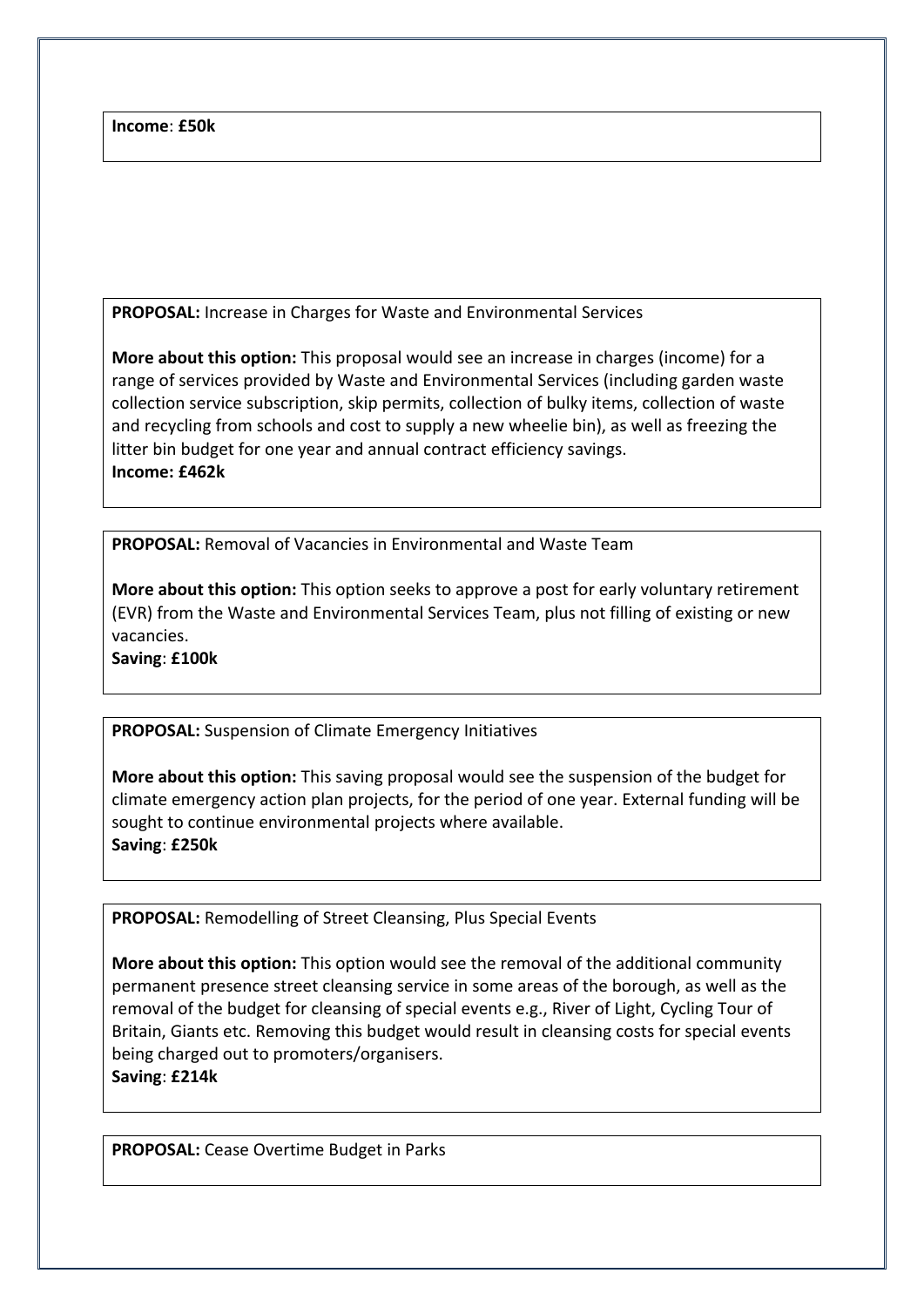**More about this option:** This Savings option would review the use of the additional hours budget, given the reduced maintenance and cessation of green spaces. **Saving**: **£15k**

**PROPOSAL:** Re-Design Parks Service Reducing Maintenance and Service Costs

**More about this option:** This option will focus on service reduction and maintenance in parks. It will include the cessation of public firework displays, a reduction in maintenance cuts from 10 to 8 per annum, ceasing maintenance in open spaces including up to 10-15 local parks, and ceasing maintenance of 50% of the remaining parks. Local parks which also have play areas, football pitches or bowling greens etc have been excluded from this list. **Saving**: **£655k**

**PROPOSAL:** Income Strategy **-** Cemeteries and Crematorium Service

**More about this option:** This option would provide increase choice for bereaved families with regards to burials and memorials and offer corporate sponsorship opportunities within Wirral's Cemeteries and Crematorium grounds for funeral directors. **Income**: **£53k income**

**PROPOSAL:** Review of Anti-Social Behaviour Team

**More about this option:** This option will involve an alternative service delivery model and reduction of one post. The Team will continue to prioritise the statutory functions and consider the impact on the Community Safety Strategy. **Saving**: **£50k**

**PROPOSAL:** Review Engagement Officer Secondment

**More about this option:** This proposal will seek agreement to not backfill an Engagement Officer for one year secondment to Regeneration. **Saving: £35k**

**PROPOSAL:** Reduction in Community Patrol Service

**More about this option:** This option would see a redesign of the Community Patrol Service to an Out of Hours / High Demand service only (the CCTV and Control Room Function will remain 24/7, 365).

**Saving**: **£150k**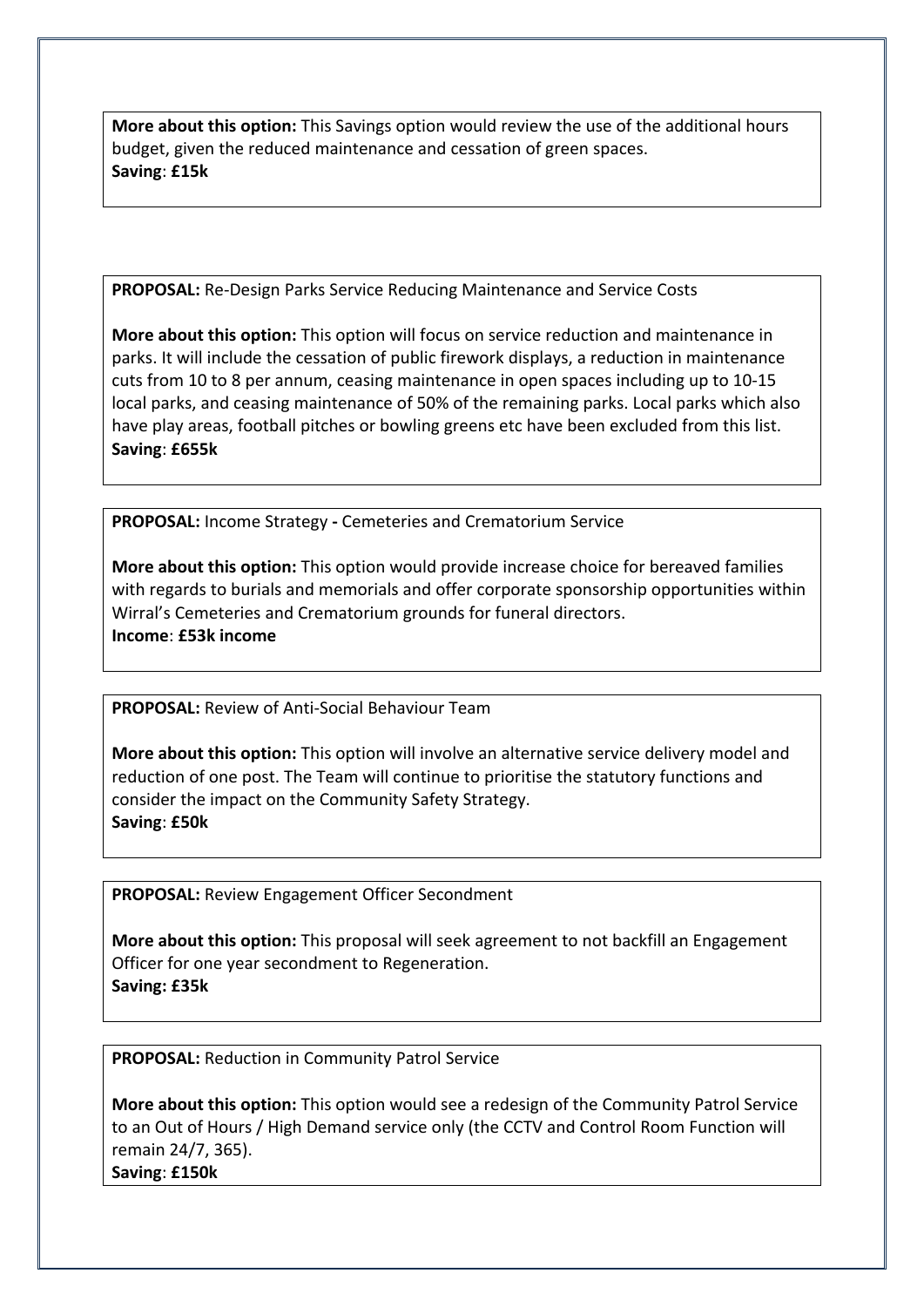**PROPOSAL:** 50% Reduction in School Crossing Patrol Service

**More about this option:** The service has 80 established sites but traditionally carries a number of vacancies due to difficulties in recruiting to the role. This option will require the permanent deletion of the 18 vacant sites plus the closing of at least a further 25 sites to be achieved by reprioritising of sites into highest risk areas / highest number of peds crossing. **Saving**: **£100k (22/23) £40k (23/24)**

**PROPOSAL:** Cessation of Constituency Team and Remodelling of Section

**More about this option:** This saving presents the deletion of the Constituency Team and Redeployment of officers where possible. The saving will be achieved through associated staffing reductions.

**Saving**: **£346k**

**PROPOSAL:** Introduction of an Overnight Camper Van Parking Charge in New Brighton

**More about this option:** This option will focus on income generation from introducing an overnight parking charge for leisure vehicles (motorhomes / campervans) on the coastal areas of New Brighton.

There is currently no charge for overnight parking. New Brighton has seen regeneration and an increase in tourism in recent years. The proposal will help to manage overnight parking in this area which has also seen a significant growth particularly since the start of the pandemic.

**Income**: **£35k**

**PROPOSAL:** Deletion of Vacant Posts

**More about this option:** There are a number of vacant posts across the Neighbourhoods Directorate. This option would see these posts deleted to achieve the savings. **Saving: £302k**

**PROPOSAL:** Reduction in The Budget for Office Related Expenditure